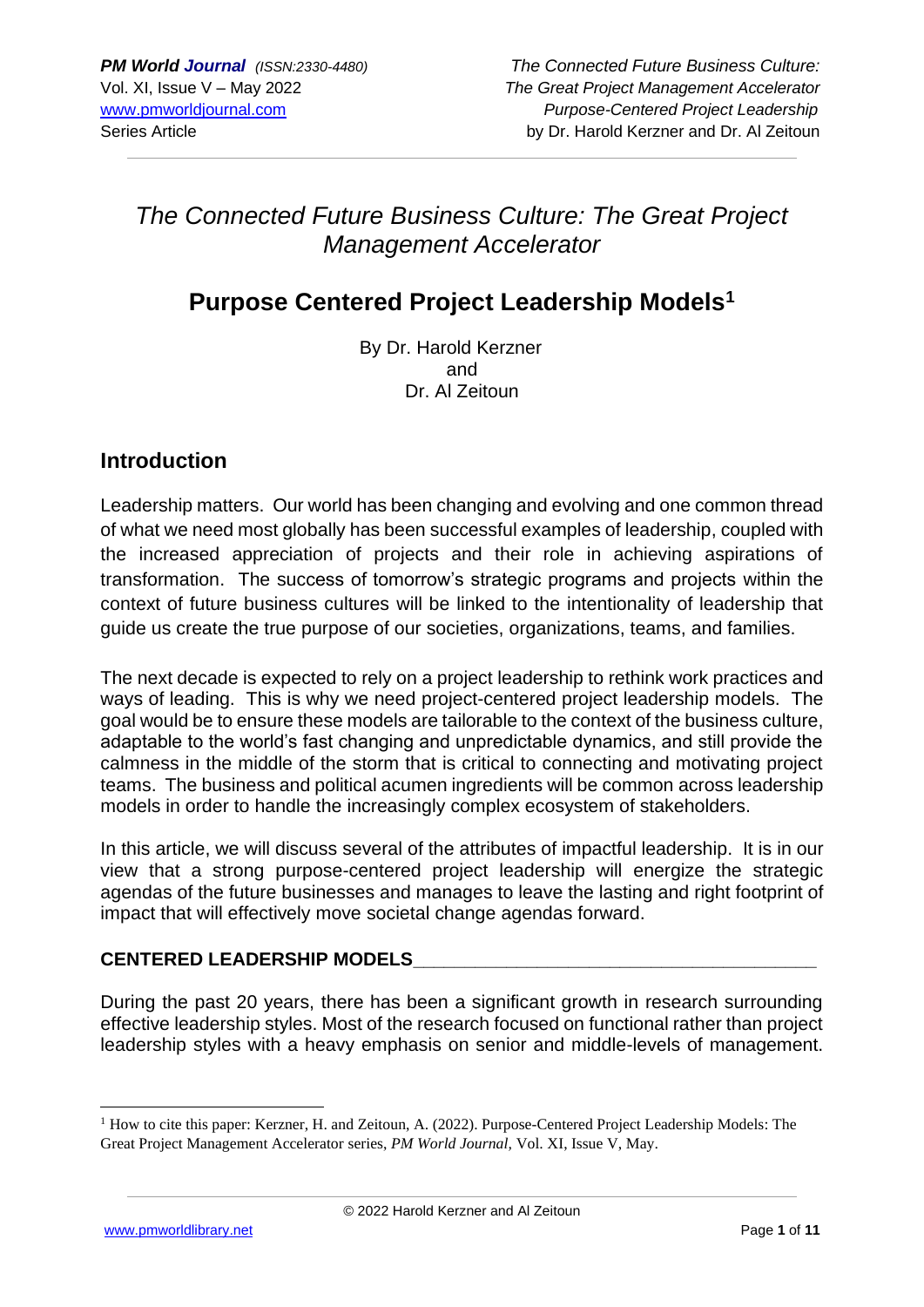However, many of these concepts are now being applied to project management leadership.

Almost all of the leadership research studies have a central focus such as:

- Character-centered leadership
- Self-centered leadership
- **EXEC** Awareness-centered leadership
- Action-centered leadership
- Purpose-centered leadership
- Knowledge-centered leadership
- Value-centered leadership
- Ethical-centered leadership
- People-centered leadership
- Customer-centered leadership
- Principle-centered leadership

For each of the centered leadership models, the authors identify between 5 and 12 dimensions or characteristics of the model based upon their work experience as a functional leader, consultant or researcher. Many of the dimensions or characteristics are common to several of the centered leadership models.

#### BACKGROUND TO PROJECT MANAGEMENT LEADERSHIP

To understand the applicability of centered leadership models to project management, we must first understand the history of project management leadership. In the early years of project management, very little emphasis was placed upon project management leadership. Significant research was placed upon improvements in processes, tools, techniques, forms, guidelines, templates, and checklists rather than people-oriented improvements such as leadership.

Project management leadership was "deliverable" centered. Project managers were expected to produce the deliverables expected and then to move on to another project. Quite frequently, project managers never knew or interfaced with many of the people on the project team. Workers were identified by their employee badge numbers and the goal of the project manager was to get the workers to stop using the project charge numbers as quickly as possible. The workers reported directly to their functional managers. The project managers had no authority over the workers, an inability to hire and fire, and no input into workers wage and salary performance appraisals.

Project leadership was defined in terms of authority and power. The authority identified what decisions the project manager could make, and power identified how the project manager might influence workers such as with the use of legal, reward, penalty, expert, or referent power. Given the fact than many projects were short term, and the project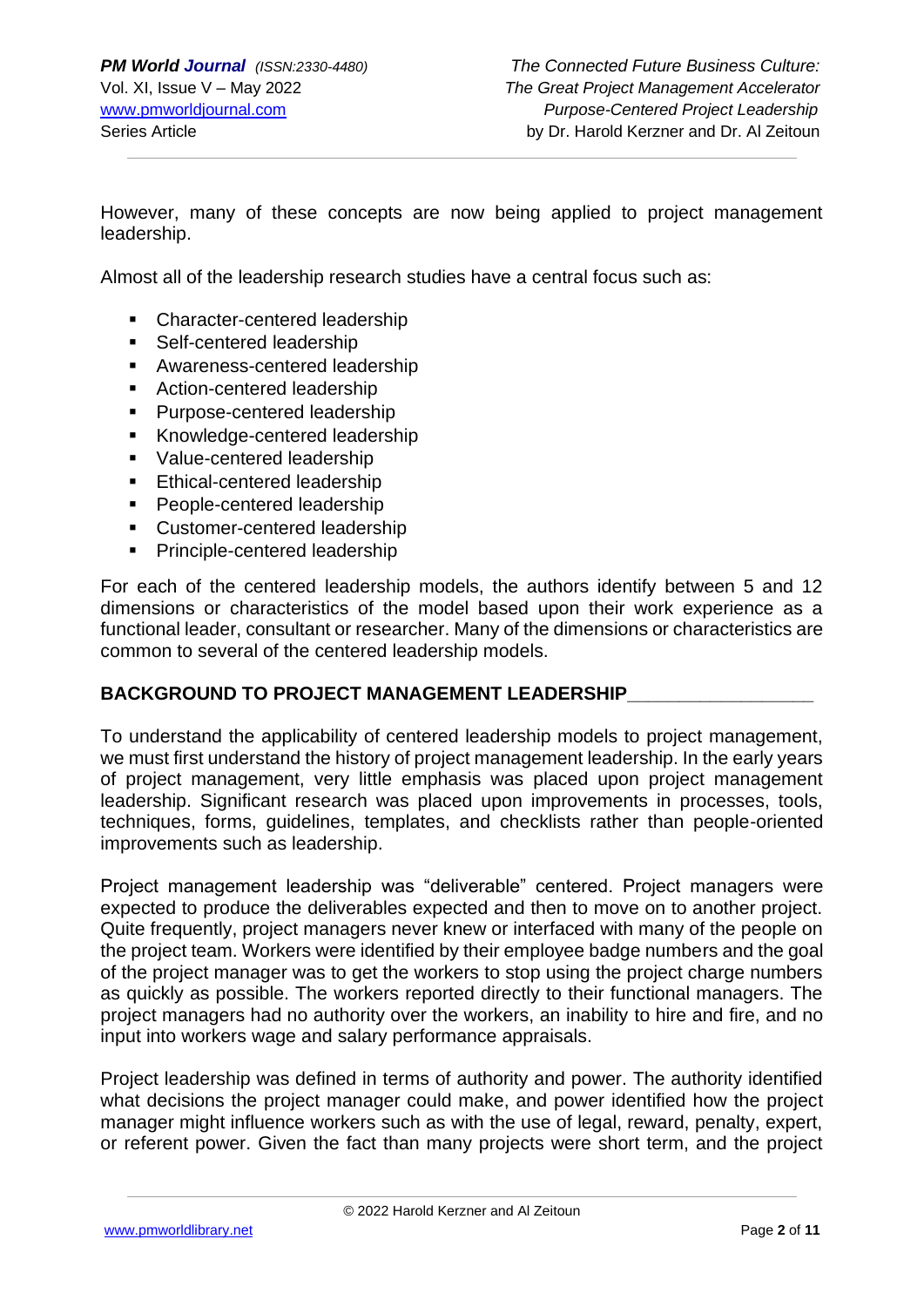managers might never work with these people again, there appeared to be little need to focus on types of project management leadership. Project leadership was oriented to what was in the best interest of the project manager rather than the project or the team. By the turn of the century, the importance of project management leadership began to grow. Some of the factors that encouraged more research into project management leadership included:

- Projects were getting longer, and project managers were expected to interface more closely with team members
- **The growth of flexible methodologies such as Agile and Scrum focused on a** greater need for collaboration between project managers and stakeholders
- More and more projects were being implemented with greater uncertainty and risk that required a leadership style that could alleviate the additional stress placed upon the workers

There were several leadership styles that project management researchers looked at, such as:

- Authoritarian leadership
- Participative leadership
- **E** Laissez-faire leadership
- Task-oriented leadership
- Behavior-oriented leadership
- Situational leadership

There were advantages and disadvantages to each of these leadership styles based upon the type of project and the impact of the enterprise environmental factors. The traditional leadership styles mentioned above did not satisfy this need.

The complexities and accompanying challenges of many of the new types of projects could not be effectively managed with a one-size-fits-all one leadership style. Even when assessing the causes for the failure of a project, emphasis was placed upon changing processes, tools, and techniques rather than changes in leadership. As a result, many project managers continued using the same "dysfunctional" leadership style on all of their projects.

Leadership advocates promoted the concept that project managers needed to assess every new project with an open mind and fresh perspective of what leadership approach would be best. What the project management community wanted was a "map of leadership capabilities" from which they could select the right mix of capabilities for each project they were asked to manage.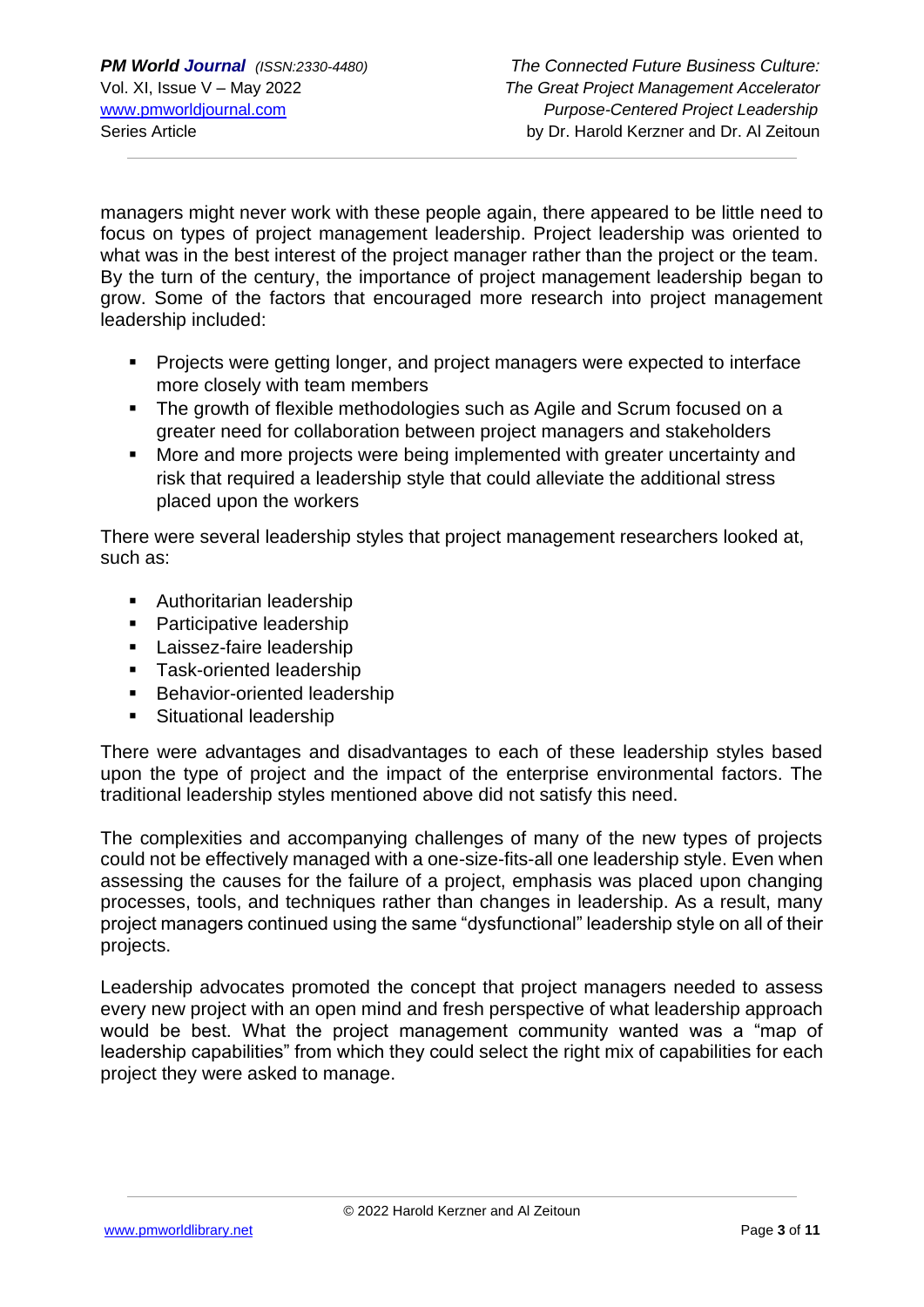#### **PERSONAL VERSUS TEAM-CENTERED LEADERSHIP\_\_\_\_\_\_\_\_\_\_\_\_\_\_\_\_\_\_\_\_\_\_\_**

Most of the centered leadership styles discussed previously were personal rather than team-centered leadership. The focus was on senior and middle levels of management, and how they could improve their leadership capabilities. One important factor to be considered was that they were providing governance to mostly the same people each day rather than facing the challenges of a project manager in dealing with many new faces continuously, some of whom were on a part-time assignment. Personal leadership emphasizes such factors as:<sup>2</sup>

- **EXECT** Influencing yourself towards the achievement of goals
- **EXECT:** Lifting your vision to higher heights
- Raising your performance to a higher standard
- Building your personality beyond its normal limits

While focusing on personal leadership factors is a good idea, we must still consider the link between personal leadership and project team performance. Personal leadership analysis helps you do many of the things you do not want to do or need to do. Teamcentered leadership helps address the things you want the team to do to reach higher levels of performance.

There must be an effective link between the two approaches. As an example, many of the centered leadership models have a dimension or characteristic that deals with stress. All leaders must deal with stress. Personal leadership models discuss how an effective leader should deal with stress given the fact that stress cannot be eliminated. Teamcentered leadership focuses on how to deal with the stress that the workers feel. Therefore, there must be a bridge between centered leadership models that includes project teams.

All of the centered leadership models contain characteristics that can be applied to project teams. In the future, it is expected that, as project leadership research continues, we will eventually end up with a "map of project leadership capabilities" from which project managers can select the best mix of characteristics that bridge the gap between personal and team-centered leadership.

#### THE NEED FOR TEAM MUSCLES

Whether we look at past or current example of inspiring leaders, the team-centered elements are a clear indicator for what contributed to the superb impacts these leaders make. Henry Ford had superb creativity in kicking off the business model for Ford with creative suppliers' relationships. Warren Buffett's unique leadership approach centered

<sup>2</sup> Jackson, Art. Mastering personal leadership can move employees and the organization to greatness, *Employee Relations Today* (Wiley), Spring 2007, Volume 34, Issue 1, pp.8-9.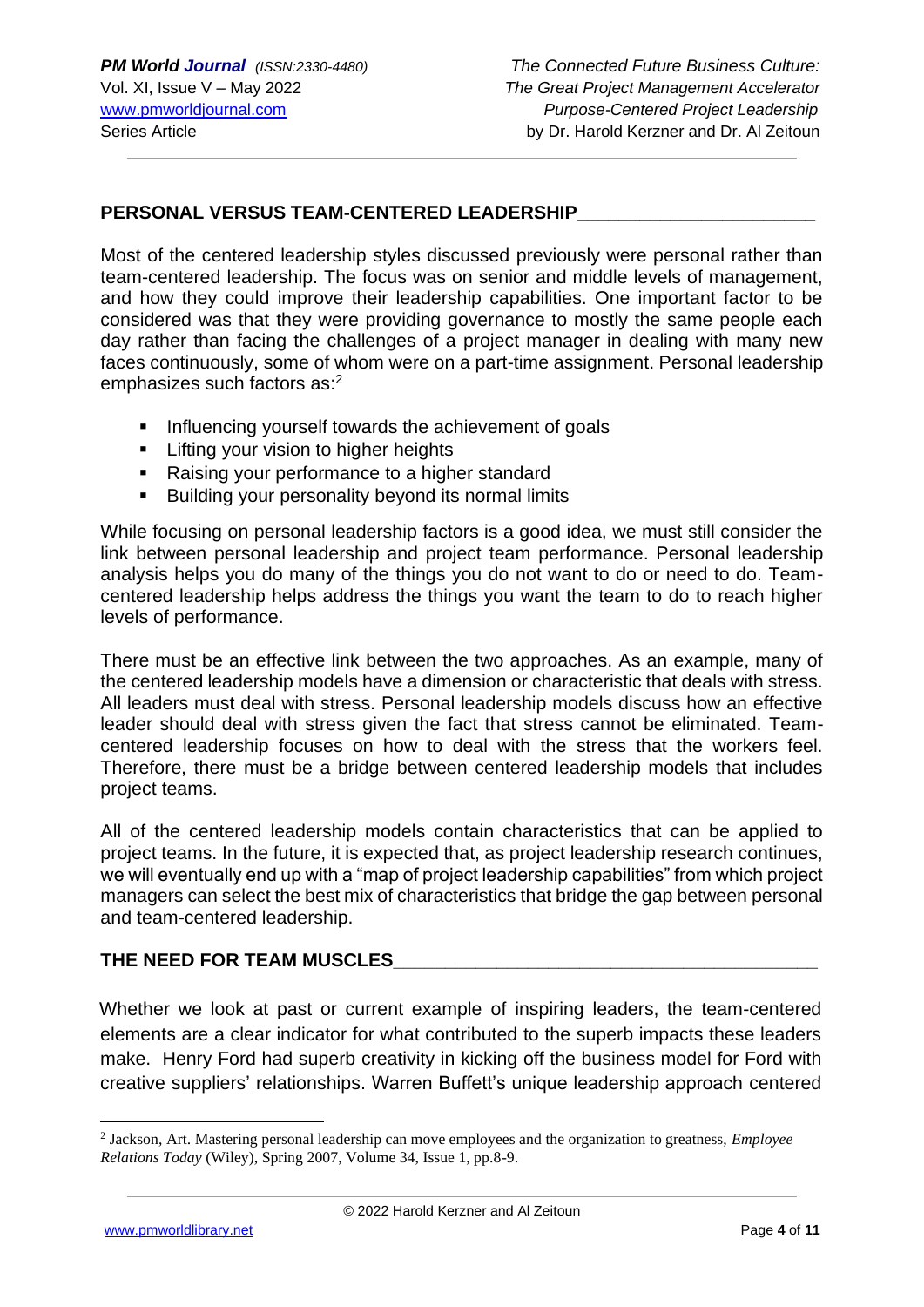around the closeness to the executives where he invests. Nelson Mandela's resilience empowered him to widely inspire groups of dedicated teams to the change legacy he created. All these leaders have a distinct team-centered connection.

We see that in shining leaders' examples today across the globe, like in the United Arab Emirates and leaders like Sheikh Mohammed of Dubai and his collaborative and inclusive style that inspires others to unprecedent levels of action. We also see leaders who continue to shaped by unimaginable and highly disastrous world crises we have been witnessing in the last few years, fully realizing the importance of the coalitions they must create. Integrating across an ecosystem is where the future leadership is dependent on.

Translating that to the world of projects shows what the threads of the future will closely depend on our ability to create superb level of integration around purpose. Projects are finally reaching a clear state of the essential need of seamless horizonal operation. Room for business or industry silos, denial cultural behaviors, or unaddressed accountabilities has diminished to zero. Knowing and connecting every member of program and project teams to a clear why will open doors to multipliers of success, assuming we have taken the time to define what that looks like.

In the next decade, and as we continue to build our business cultures, we have begun to address a number of skills that will shape this purpose-driven and team-centered leadership factors skills<sup>3</sup>. Every one of the skills we addressed have a driver centered on bringing teams to clear purpose as they discover, plan, execute, deliver, and crate value.

Taking a few examples from our work on the experience culture skills, the servant leadership component of future leadership models is a strong shift that turns the table and puts massive responsibility on program leaders and executive teams to understand where their true impact lies. Sensing and responding strengthening are highly focused on how the leaders co-create value by balancing both customer and business experiences and get the leaders closet to the true needs of external and internal customers. Agile mindset and the associated collaboration behaviors are the creators of the most tightly connected teams' approaches to value, experimentation, and to building adaptability muscles required of future leaders.

<sup>3</sup> Kerzner, H. and Zeitoun, A. (2022). The Continual Innovation Culture; Connected Future Business Culture: The Great Project Management Accelerator series, *PM World Journal,* Vo l. XI, Issue III, March.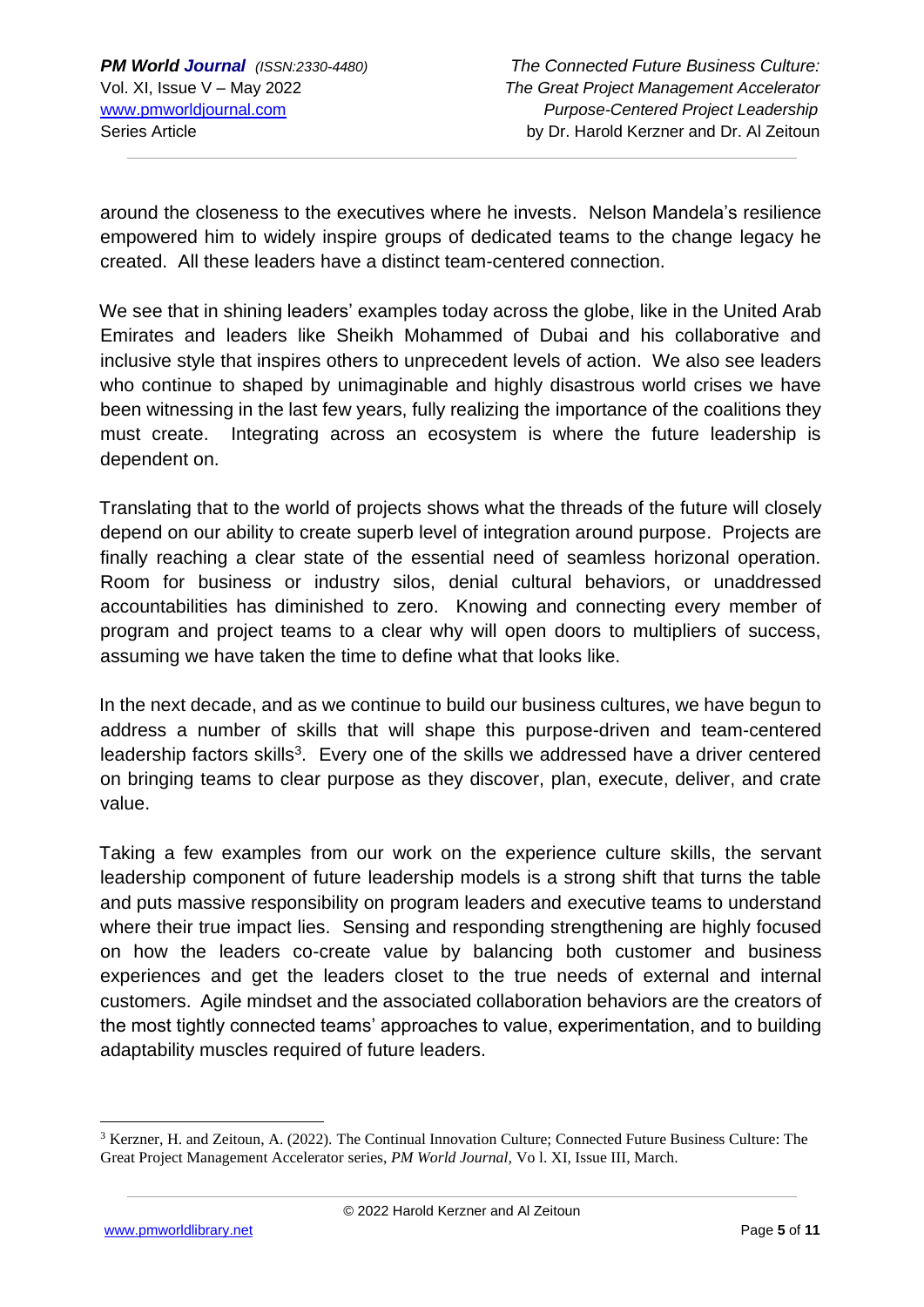#### **THE PURPOSE-CENTERED MODELS**

As we highlighted in the highly team-centered elements of future models, the goal of tomorrow's leadership models will hinge on our ability to move from vagueness both in the organization and in the external environment towards purpose and focus. As shown in Figure 1, project and program leaders will have to create an environment where horizonal fluidity will thrive. This is our ability to operate in an effective matrix setting where we are aligned around fully clear strategy and direction. This is our chance to dismantle the business and operational silos once and for all as we shift to the world of projects and programs.

Mastering transparency is the second ingredient that leaders will have to find the secret sauce for achieving. This will tightly link to the trust levels, the comfort with experimentation, and the encouragement of learning. This component will be highly linked to the 3<sup>rd</sup> ingredient of ownership creation. True ownership is created when the safety of sharing diverse opinions, the willingness to be vulnerable, and the safety that the environment provides enable teams to follow and love the mission the leaders are taking their teams on.



Figure 1 – Goals of Future Purpose-Centered Leadership Models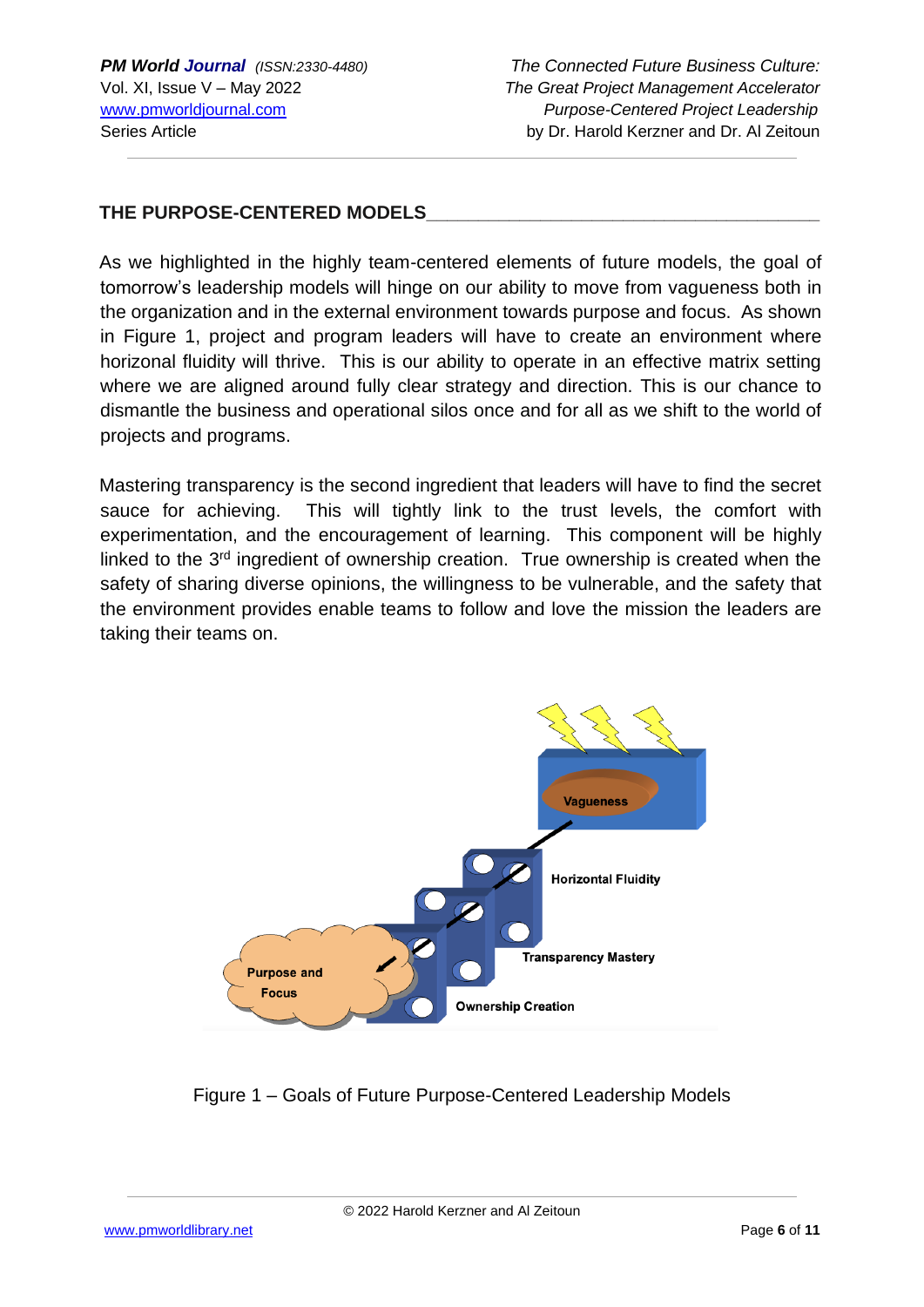Tackling these ingredients will shape the agenda of future leaders. The models of future leadership will build on the past learnings yet will have to adapt closely to the unfolding realities of the world's future state. Change management will not be talked about as a separate topic in projects and programs. It will be what projects and programs are all about making happen.

Figure 2, highlights a set of the building blocks that we anticipate to see common across most future purpose-centered leadership models. They are balancing personal and team centered qualities tightly while incorporating project and program principles that bring focus.



Figure 2 – A Purpose-Centered Leadership Model Example

Future leaders will take us into integration halls both physically and virtually. They will use both the power of data and emotional intelligence to drive integration of systems, process, and people. The leader's ability to create extreme levels of empowerment is key to enabling the necessary changes in the future of work and balancing the changing dynamics witnessed today that will affect the future generational mix and growing expectations in the future organization.

Change making has become a clear evident outcome of the strategic role projects and programs play. Tomorrow's leaders will have a bias for action and will build all the necessary change making muscle, learn, and practice change management fully, and understand the nuances of how making change has to be tailored to the specific nature of a given program and its associated teams. The conductor building block is a wonderful illustration of how we can better connect to purpose. The work there is expected to multiply as initiatives' complexity and stakeholders' diversity continues to multiply.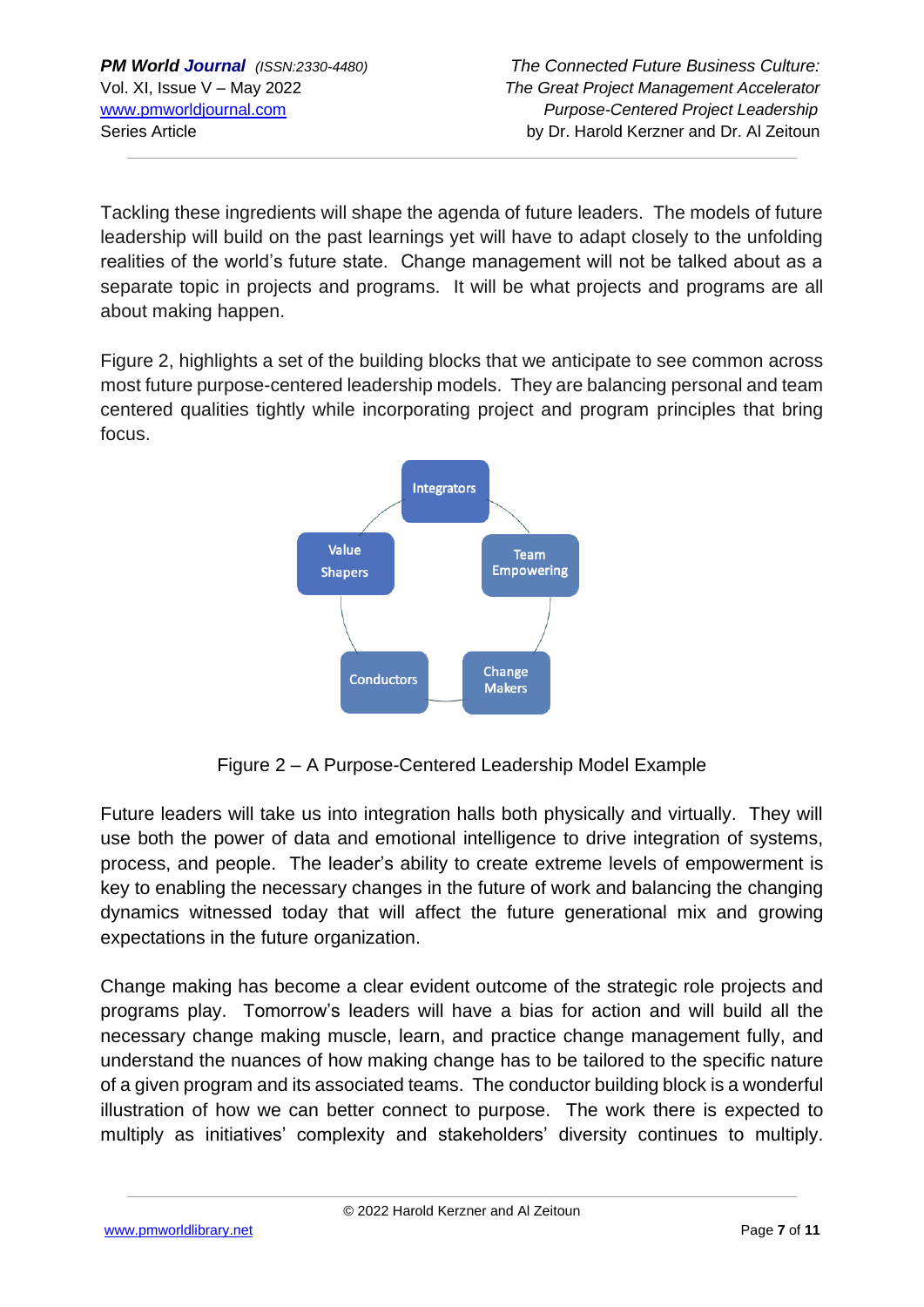Keeping a line of sight to purpose will help the leader conductor align, break barriers, and turn back to focus.

The last and most critical building block around shaping value is one of the most critical ones in the future. Not only is the strength in investing time and energy for defining what the true value expected of investments, it is about effective decision-making balanced with the right degree of risk taking and developed risk appetite. This also requires a very strong level of alignment creation across layers and groups of decision-makers. This is an investment that is meaningful to the impact of the leader.

The future leaders have a great opportunity to incorporate diverse stakeholders' views, empowering eco-system partners, visualizing data with the right digital mix, and shaping the most connected project and program teams.

#### **THE PATH FORWARD \_\_\_\_\_\_\_\_\_\_\_\_\_\_\_\_\_\_\_\_\_\_\_\_\_\_\_\_\_\_\_\_\_\_\_\_\_\_\_\_\_\_\_\_\_\_\_\_\_\_**

One-size-fits-all leadership models will not exist in the future. The ingredients and building blocks we highlighted illustrate the need for the leaders to do their homework as they select their own map of leadership capabilities. This growth mindset map requires a backbone of asking all the right questions timely and maintaining focus on what matters. Leading with alignment should be a major priority for future leaders.

The path forward requires a strong commitment to transparency and to relentlessly disrupting norms and learning and doing new things. Leaders who will invest in creating that magic in our future places of work will not only thrive, they will tremendously enjoy the lasting positive impacts they create on our societies. Ideally a continuous learningbased approach will keep future leaders sensitive and capable of creating and thriving under tomorrow's disruptions. These leaders' strengthened lines of sight will keep their strategic radars focused on achieving societal and business value that matters.

#### **REFERENCES \_\_\_\_\_\_\_\_\_\_\_\_\_\_\_\_\_\_\_\_\_\_\_\_\_\_\_\_\_\_\_\_\_\_\_\_\_\_\_\_\_\_\_\_\_\_\_\_\_\_\_\_\_\_\_\_**

Kerzner, H., Zeitoun, A., & Vargas, R. (2022). Project Management Next Generation: The Pillars for Organizational Excellence. First ed., John Wiley & Sons. [https://www.wiley.com/en](https://www.wiley.com/en-us/Project+Management+Next+Generation%3A+The+Pillars+for+Organizational+Excellence-p-9781119832270)[us/Project+Management+Next+Generation%3A+The+Pillars+for+Organizational+Excellence-p-](https://www.wiley.com/en-us/Project+Management+Next+Generation%3A+The+Pillars+for+Organizational+Excellence-p-9781119832270)[9781119832270](https://www.wiley.com/en-us/Project+Management+Next+Generation%3A+The+Pillars+for+Organizational+Excellence-p-9781119832270)

Kerzner, H. and Zeitoun, A. (2022). The Continual Innovation Culture; Connected Future Business Culture: The Great Project Management Accelerator series, *PM World Journal,* Vol.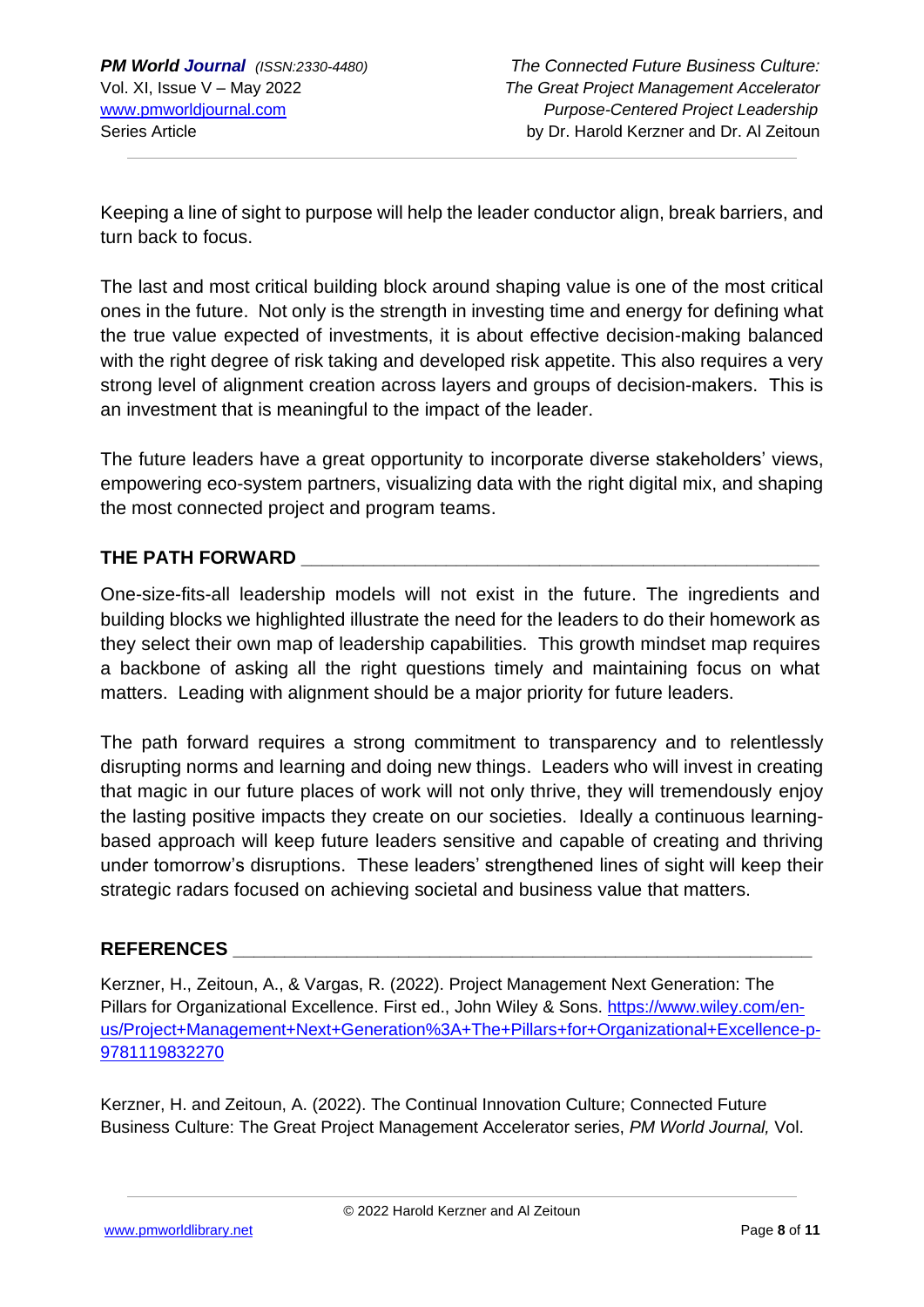XI, Issue III, March. [https://pmworldlibrary.net/wp-content/uploads/2022/03/pmwj115-Mar2022-](https://pmworldlibrary.net/wp-content/uploads/2022/03/pmwj115-Mar2022-Kerzner-Zeitoun-the-continual-innovation-culture-series-2.pdf) [Kerzner-Zeitoun-the-continual-innovation-culture-series-2.pdf](https://pmworldlibrary.net/wp-content/uploads/2022/03/pmwj115-Mar2022-Kerzner-Zeitoun-the-continual-innovation-culture-series-2.pdf)

Kerzner, H. and Zeitoun, A. (2022). The Connected Future Business Culture: The Great Project Management Accelerator; Introduction to the Series and The Maturing Project Sponsorship, *PM World Journal,* Vol. XI, Issue I, January. [https://pmworldlibrary.net/wp](https://pmworldlibrary.net/wp-content/uploads/2022/01/pmwj113-Jan2022-Kerzner-Zeitoun-Introduction-and-the-maturing-project-sponsorship-series1.pdf)[content/uploads/2022/01/pmwj113-Jan2022-Kerzner-Zeitoun-Introduction-and-the-maturing](https://pmworldlibrary.net/wp-content/uploads/2022/01/pmwj113-Jan2022-Kerzner-Zeitoun-Introduction-and-the-maturing-project-sponsorship-series1.pdf)[project-sponsorship-series1.pdf](https://pmworldlibrary.net/wp-content/uploads/2022/01/pmwj113-Jan2022-Kerzner-Zeitoun-Introduction-and-the-maturing-project-sponsorship-series1.pdf)

## About the Authors



## **Harold Kerzner, Ph.D., MS, M.B.A**

Senior Executive Director for Project Management International Institute of Learning New York & Florida, USA

**Dr. Harold Kerzner** is Senior Executive Director for Project Management for the International Institute for Learning (IIL). He has an MS and Ph.D. in Aeronautical and Astronautical Engineering from the University of Illinois and an MBA from Utah State University. He is a prior Air Force Officer and spent several years at Morton-Thiokol in project management. He taught engineering at the University of Illinois and business administration at Utah State University, and for 38 years taught project management at Baldwin-Wallace University. He has published or presented numerous engineering and business papers and has had published more than 60 college textbooks/workbooks on project management, including later editions. Some of his books are (1) Project Management: A Systems Approach to Planning, Scheduling and Controlling; (2) Project Management Metrics, KPIs and Dashboards, (3) Project Management Case Studies, (4) Project Management Best Practices: Achieving Global Excellence, (5) PM 2.0: The Future of Project Management, (6) Using the Project Management Maturity Model, and (7) Innovation Project Management.

He is a charter member of the Northeast Ohio PMI Chapter.

Dr. Kerzner has traveled around the world conducting project management lectures for PMI Chapters and companies in Japan, China, Russia, Brazil, Singapore, Korea, South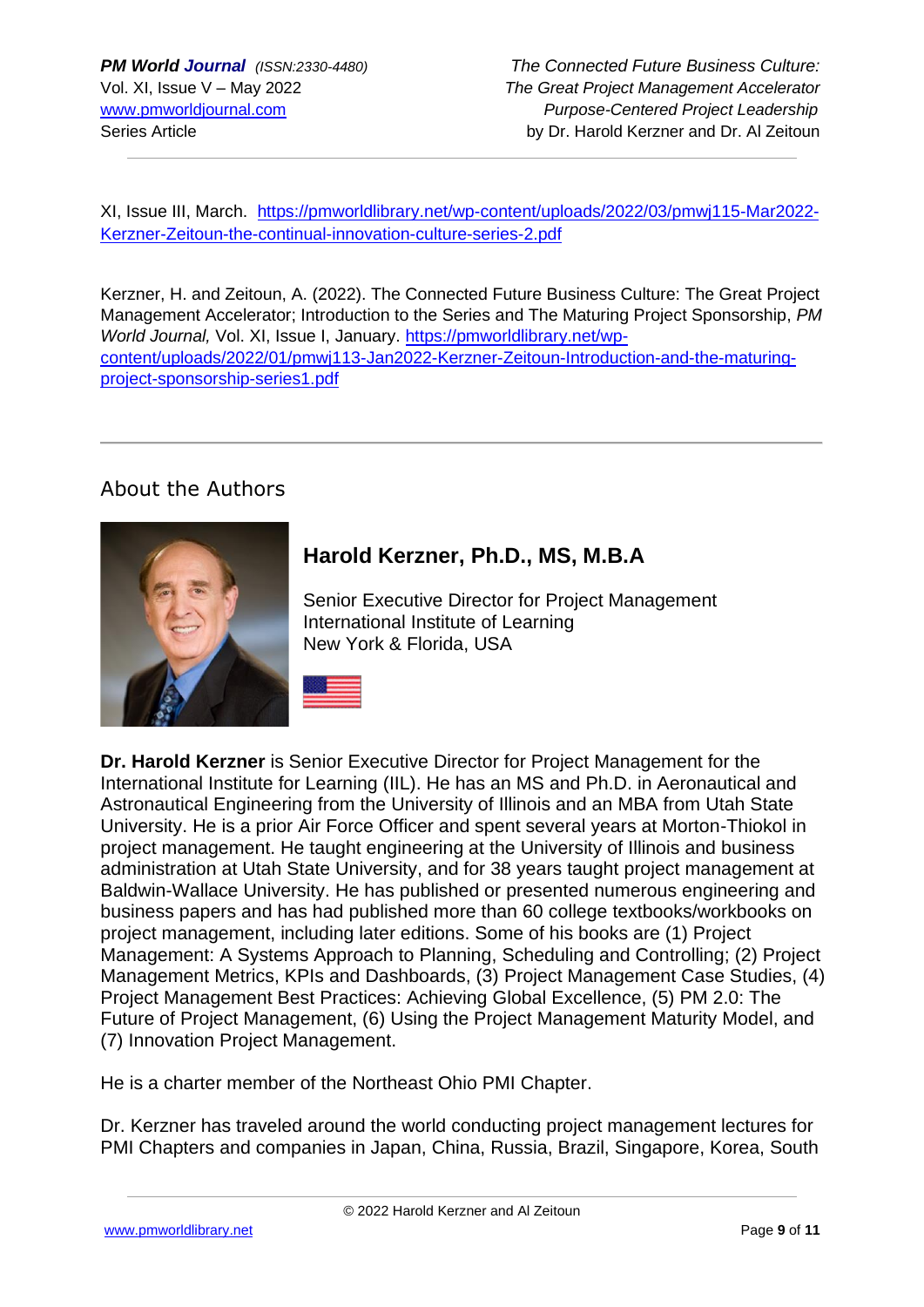Africa, Canada, Ireland, Germany, Spain, Belgium, Poland, Croatia, Mexico, Trinidad, Barbados, The Netherlands, Sweden, Finland, Venezuela, Columbia, United Arab Emirates, France, Italy, England, and Switzerland. He delivered a keynote speech at a PMI Global Congress on the future of project management.

His recognitions include:

- The University of Illinois granted Dr. Kerzner a Distinguished Recent Alumni Award in 1981 for his contributions to the field of project management.
- Utah State University provided Dr. Kerzner with the 1998 Distinguished Service Award for his contributions to the field of project management.
- The Northeast Ohio Chapter of the Project Management Institute gives out the Kerzner Award once a year to one project manager in Northeast Ohio that has demonstrated excellence in project management. They also give out a second Kerzner Award for project of the year in Northeast Ohio.
- The Project Management Institute (National Organization) in cooperation with IIL has initiated the Kerzner International Project Manager of the Year Award given to one project manager yearly anywhere in the world that demonstrated excellence in project management.
- The Project Management Institute also gives out four scholarships each year in Dr. Kerzner's name for graduate studies in project management.
- Baldwin-Wallace University has instituted the Kerzner Distinguished Lecturer Series in project management.
- The Italian Institute of Project Management presented Dr. Kerzner with the 2019 International ISIPM Award for his contributions to the field of project management.

Dr. Harold Kerzner can be contacted at [hkerzner@hotmail.com](mailto:hkerzner@hotmail.com)